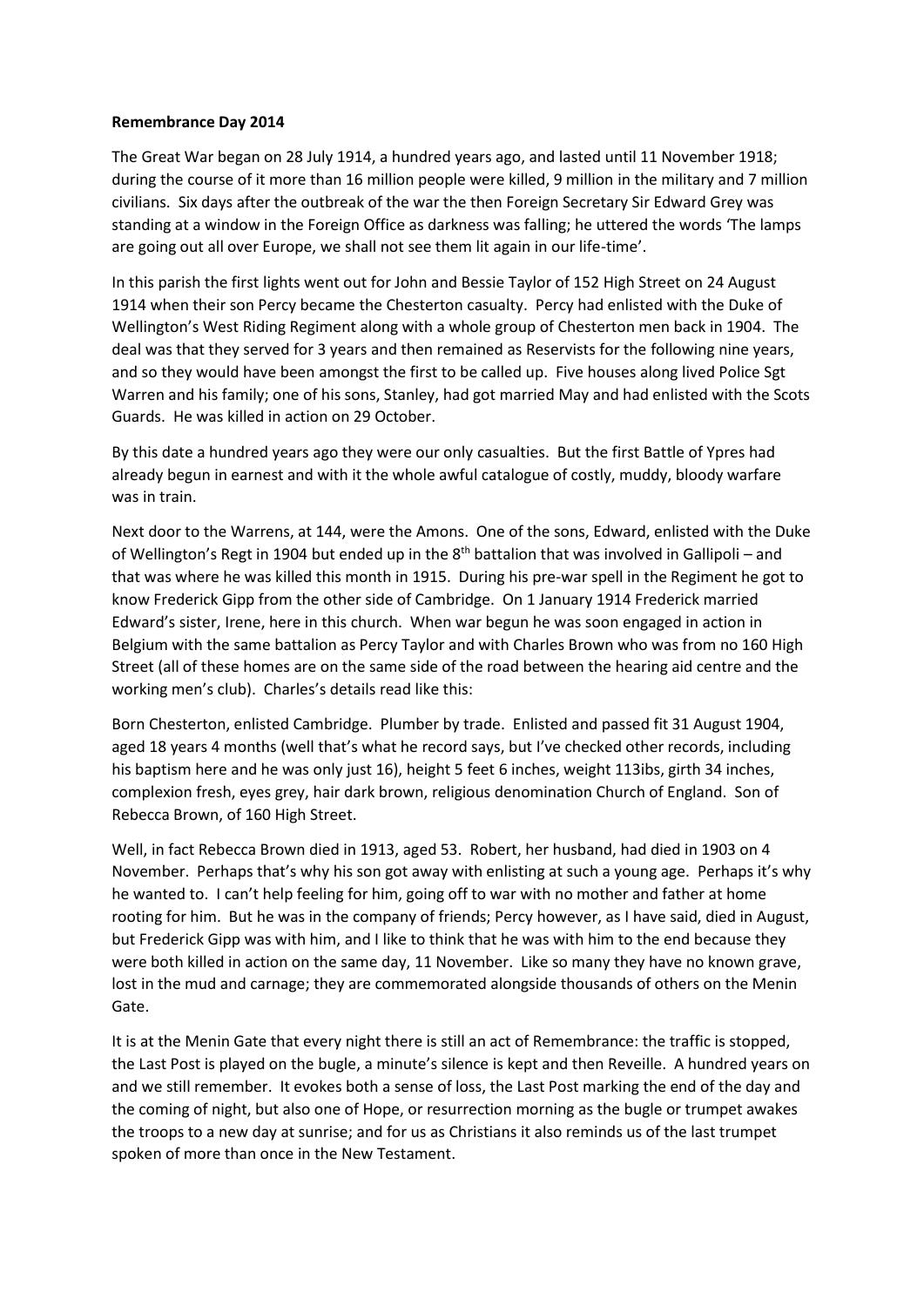*<sup>16</sup>For the Lord himself, with a cry of command, with the archangel's call and with the sound of God's trumpet, will descend from heaven, and the dead in Christ will rise first. 17Then we who are alive, who are left, will be caught up in the clouds together with them to meet the Lord in the air; and so we will be with the Lord for ever.* 

I don't think we have to worry about taking this too literally, but it is a beautiful image. The Thessalonians to whom Paul is writing were clearly worried at the thought that when the trumpet sounds at the end we who are still alive will be stealing a march on those who have already died, who, presumably, because they are still in the grave and therefore further away, will find themselves at the back of the queue as we ascend to meet with our coming King. No, says St Paul, those who have died - and they are probably thinking primarily of those who have died as martyrs - will rise first and will be given the honour and primacy and then we will be caught up with them too: 'and so we will be with the Lord for ever'. We may not quite get all the stuff about clouds and flying through the air but this is Hope fleshed out in a way that Pauls' readers could grasp and that would assure them. And in amongst it is the trumpet. The trump of God shall sound – rejoice.

The trumpet – or bugle – and silence remind us that sometimes words are not appropriate for conveying meaning. It was one of the things that the chaplains discovered in the trenches – they went in with their prayer books and found that the words had ceased to connect with a generation of young men. Actions spoke louder than words; what impressed soldiers was padres who risked life and limb to tend the wounded or rescue them from no man's land, who buried the dead and brought cheer to the living.

Back home many people found comfort in linking the deaths of soldiers with the sacrifice of Christ. A popular picture called *The Great Sacrifice* was of a dead soldier with his hand on the feet of the crucified Christ. The image communicated more than any words could. The clergy were required to bring hope and comfort to those who were facing such loss and despair. And sometimes that was when they were battling with all of that themselves. I was always moved in Waterbeach to see the names of three sons of the man who was vicar there in the First World War. On our own memorial is the name of Andrew Swainson who was son of the vicar here just after the turn of the century. I read of Canon Greville Brunwin-Hales…

*ONE example is Canon Greville BrunwinHales, the Rector of St MaryattheWalls, and Rural Dean of Colchester. BrunwinHales was a devoted and popular priest, who did not spare himself during the war. He had two sons, who were killed while serving in the Army and the Royal Flying Corps. Shortly afterwards, one Sunday afternoon, BrunwinHales baptised two babies. Perhaps they reminded him of his sons — certainly, he then went home to his rectory, and suffered a complete breakdown. His wife managed to get him to Eastbourne, where he remained for many months. At first, his curates tried to conceal their rector's illness, but at length they had to tell people. One day, the postman delivered a large envelope to BrunwinHales in Eastbourne. He initially thought it must contain legal papers from his solicitor, but when he opened it, he found a letter of good wishes for his recovery signed by hundreds of people, many of whom he had helped with their own bereavements.*

[Church Times, 25 July 2014, p22]

Yes, there was breakdown; there was death on a scale previously unimaginable (100 years before the casualties on both sides of the Battle of Waterloo totalled 47,000 – less than one day's worth at the Somme).

A hundred years ago the lights were going out down Chesterton High Street. The angel of death had visited four homes almost next door to each other. And the lights continued to go out in our